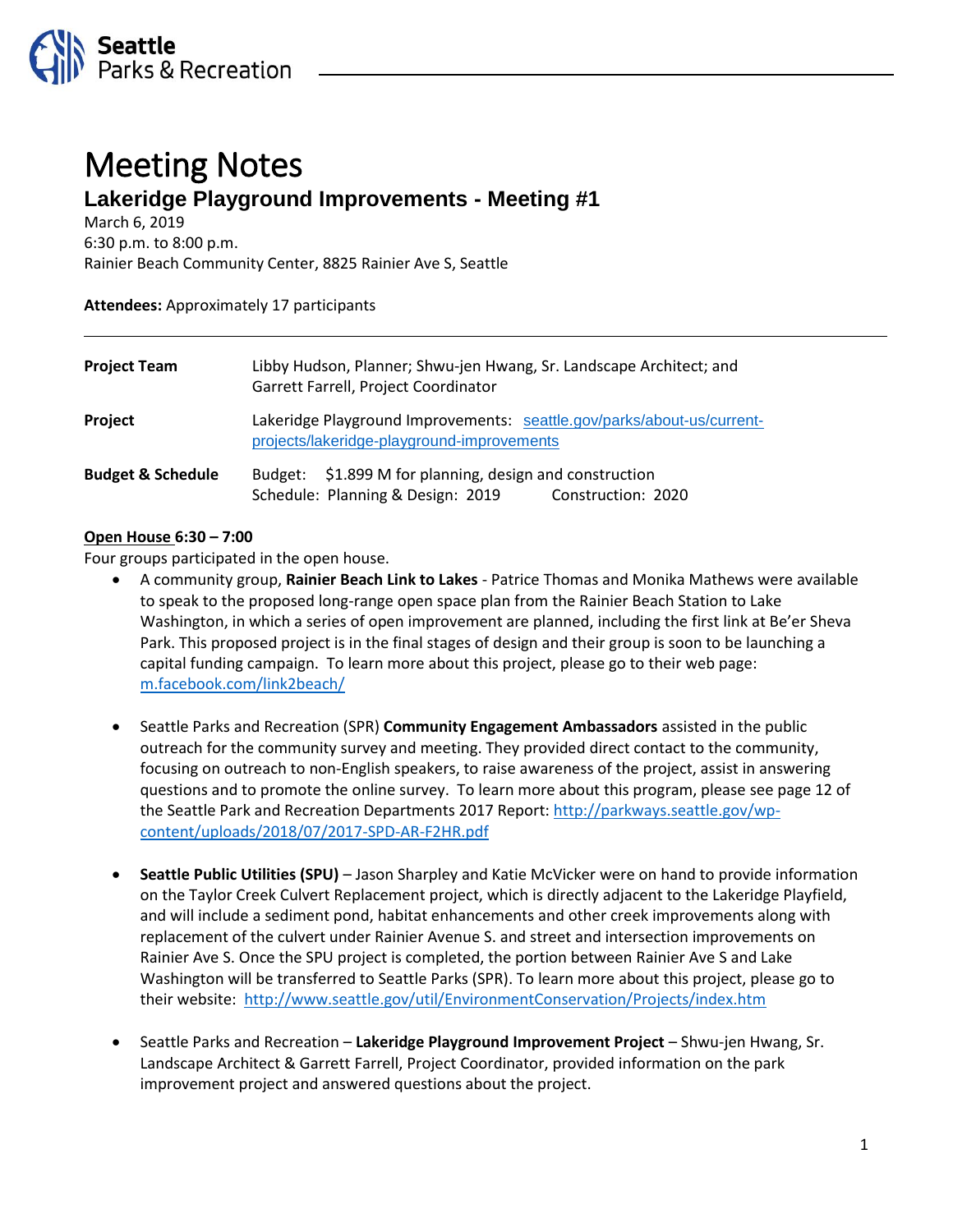## **Project Presentation**

- The park located at the southern end of the city on Rainier Ave S near Lake Washington, is in great need of some attention. The playground and ballfield are old, courts are impacted by hillside soil slumping and park does not meet current accessibility standards. SPR has pulled together multiple projects, some scheduled 5 years in the future, so that the park could be updated in a more comprehensive fashion and to reduce the construction impact on the neighborhood given the adjacent Seattle Public Utility project, which will also have construction impacts. SPR is coordinating with SPU on both the design connections and construction schedule.
- The project has a budget of \$1.899 and include a specific scope. The project scope includes improving the playfield, play area, courts, pedestrian access, and retaining wall study,. We are also coordinating with SPU on their adjacent project, looking at opportunities. Other opportunities will be discussed tonight that are not within the specific scope but are potential design elements depending on budget. These will generally be referred to as "potential" components or elements.
- Project overview of the project elements (See presentation slide 1):
	- o Study the hillside and understand the soil and drainage of the site
	- o Improve playfield drainage, install new irrigation
	- $\circ$  Resurface the courts, reconfigure based on geotechnical study don't put public dollars toward elements that will be impacted by the slope conditions
	- o Update the play area with new play equipment, address drainage issues
	- $\circ$  Provide one accessible parking space and accessible pedestrian access that meets the Americans with Disabilities Act (ADA) to comfort station (restroom), play area, courts and playfield
	- o The comfort station itself is not part of the overall project
- Online survey is being used to gather community input on the project. We are also using Community Engagement Ambassadors to assist us in community outreach. As of the morning (March 6, 2019), we have received 337 responses. The information has been used by our SPR landscape architect to understand how community desires and inform the design. See "What We've Heard from You" (presentation slide 2 & 3).
- Shwu-jen Hwang presented the site analysis and challenges and opportunities (see presentation slide 4 & 5) and described how the online survey results were used to develop the concept design.
- The concept proposal includes:
	- o Improving the overall pedestrian circulation
		- Providing ADA routes from the parking to the comfort station, play area, courts and playfield
		- Potentially connecting to the SPU natural area on the west side of the playfield
		- Potentially adding a new pedestrian entrance at this northwest corner of the site
		- Potentially adding a loop trail around the playfield utilizing the service drive located along the western edge of the park – which could be used for walking, jogging, kids biking, dog walking activities.
		- Potentially adding a new picnic area along the ADA route from the parking to the comfort station
	- $\circ$  Creating a new plaza area for seating and gathering, centrally located between the play area, comfort station, courts and playfield – by moving courts west
		- Provide picnic tables and BBQ
		- Replace existing drinking fountain
	- o Modifying Courts
		- Remove deteriorated existing timber retaining wall, restore to original natural slope at the southwest corner, reduce court size, improve drainage.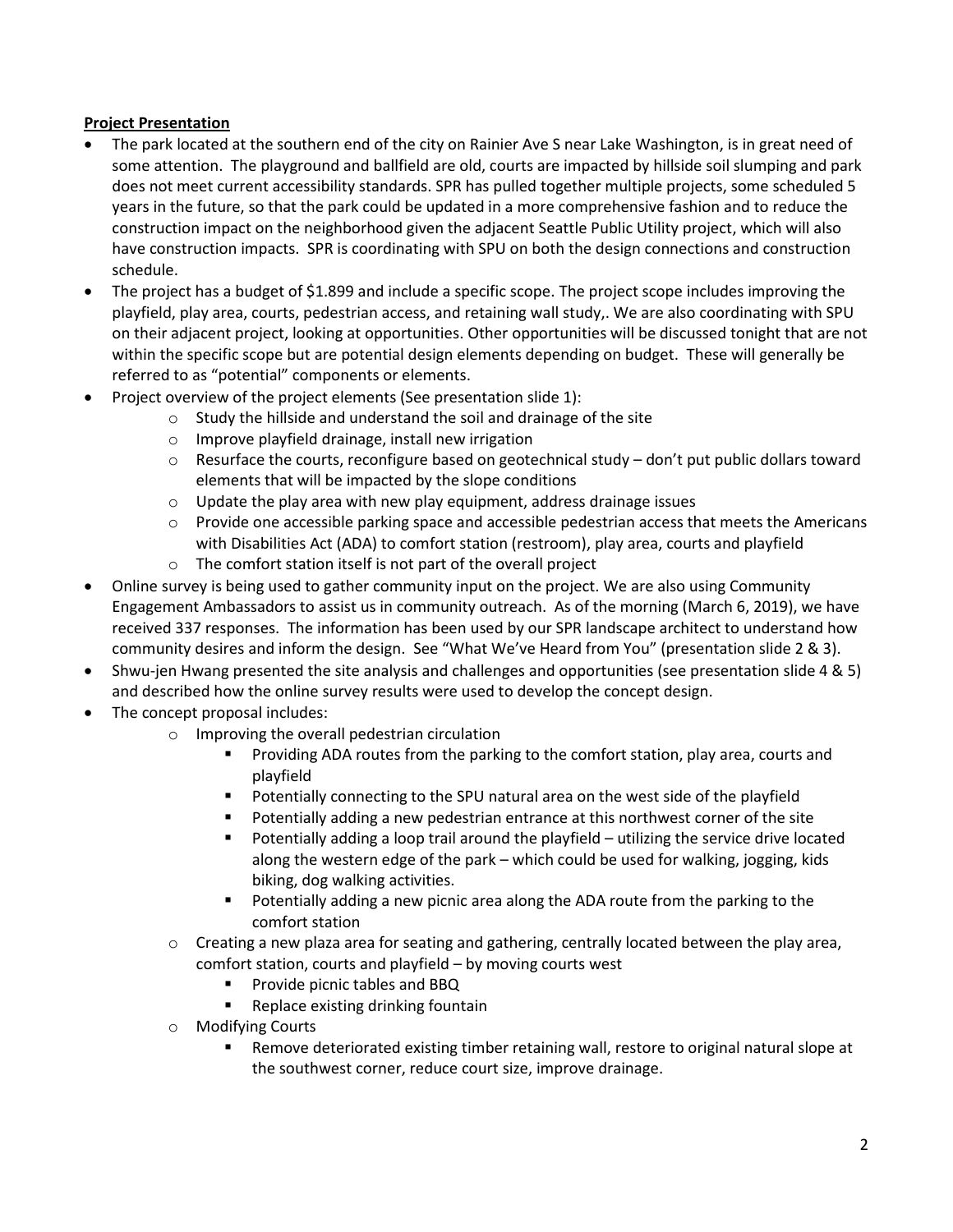- Repurpose the courts to serve highly desirable full basketball court, but also futsal and volleyball- as a muti-use court
- Provide two dedicated pickleball/badminton courts. The remaining surface would potentially be dedicated to paving games like hopscotch or other desirable pavedsurface games
- Improve fencing divisions as needed between these courts. Lower north fencing to make the space more inviting.
- o Improving Playfield
	- **■** Improve the drainage system, irrigation system, and renovate the natural turf surfacing. Sand will be imported to amend existing silty soil.
	- Very popular with the community. Mostly used by the community for unscheduled play, along with field activities. In the past has been used for Little League.
	- Potentially replace the backstops with the J-style backstops
	- Potentially move fencing out toward Rainier Ave S to provide for potential loop pathway
- o Renovating Play area
	- Remove existing wall to provide ADA to the play area
	- Provide two play structures for ages 2-5 & 5-12 with the younger play area close to the seating plaza for adult supervision
	- Locate swings at the eastern end of the play area, away from traffic and other activities
	- Potential play area safety surfacing: playground grass, pour-in-place rubberized surfacing, and engineered wood fiber
	- Play Area Themes and potential equipment
		- Nature inspired theme (Trees, Forest, Lake, Creek, Salmon, Canyon….) and water related theme were most popular based on the survey.
		- Popular play elements included slides, swings and climbing. Users desire diverse play activities - including upper body (monkey bars), balancing, bridge, musical elements (which may be an issue with neighbors – needs further exploration). Whirl is a good cooperative play element.
		- The combination of decking and climbing Play structures type is preferred over deck play structure or stand-alone climbing net.
- o Enhancing Landscape around entrance and frontage.
- $\circ$  Potentially providing adult fitness area near plaza, play area, and court area.
	- Provide exercise opportunities for adults (age 13 and up) and seniors including core, upper body, arms, legs, chest, twist, etc.
	- Two different styles: individual separate items or composite style.
- o Potentially incorporating art into the overall design as possible based on budget (highly desired by community)
	- Potential ideas: art cutouts featuring exercise figures along the frontage fencing; focal point on the hill top with great view to Lake Washington.
	- Natural theme of the play area to reflect the natural setting.
	- **E** Diver community and natural setting are two community characteristics most mentioned in online survey.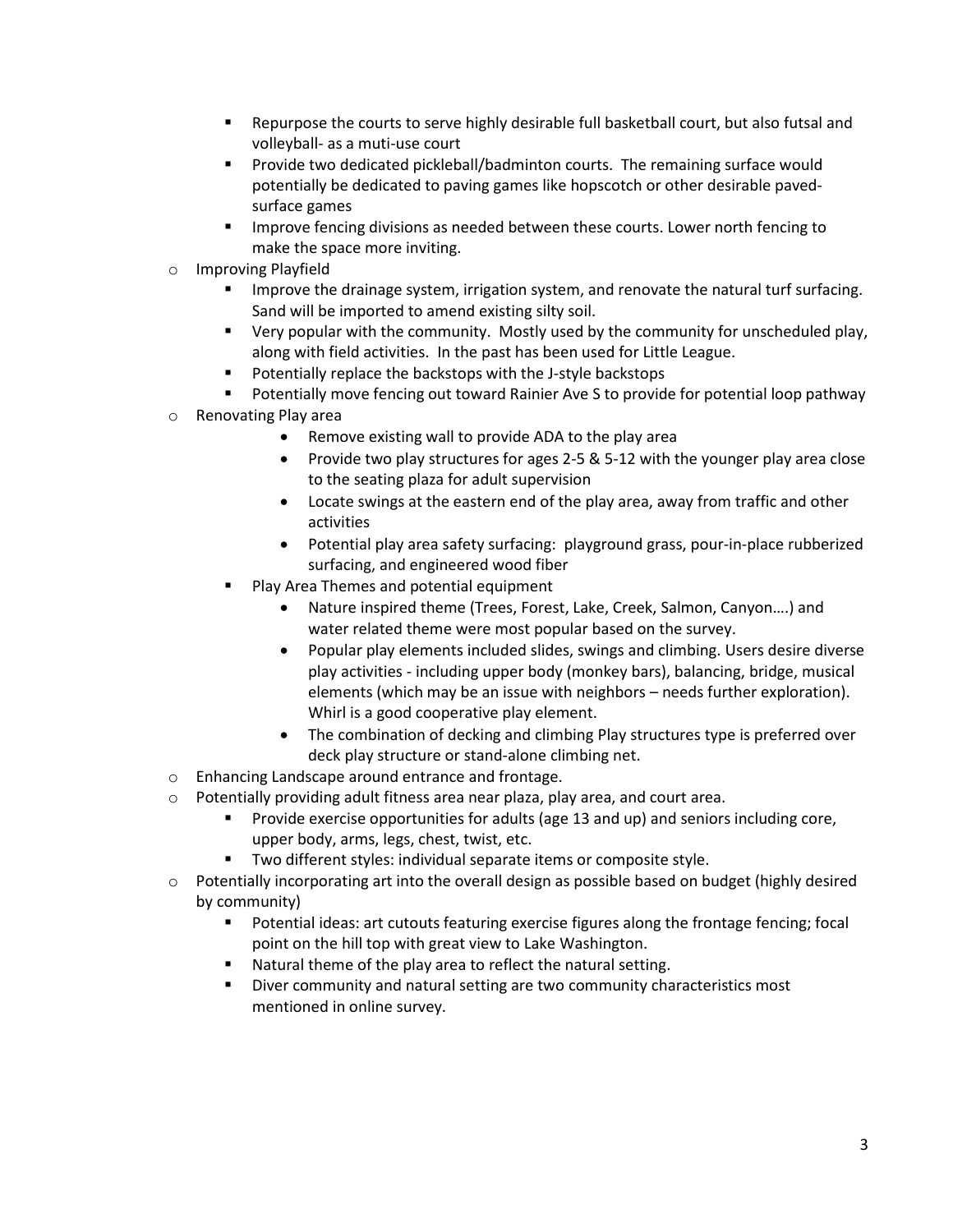#### **Comments and Questions**

- Will this design be senior friendly? SPR Response: The pedestrian routes will need to meet the ADA standards, which are senior friendly
- Will BBQ grills be provided? SPR Response: Yes. There will be couple picnic tables in the proposed plaza and more at the proposed area along the ADA pathway to the restroom. The proximity area is already used by the summer lunch program. BBQs can be provided in these areas – as budget allows
- Do people need to rent the BBQs to use them SPR Response: No. These would be first-come first-serve as is the case in all our parks
- Will the new field be for baseball? SPR Response: The field could potentially be used for Little League, but does not meet the outfield standard for a full-baseball field
- Will the infield be sand? SPR Response: The field will remain natural turf and the infield will likely be composed of a sand-like material that is used at the infield of park ballfields
- Drainage seems like the biggest issue at the field SPR Response: Yes. That is the primary component of the playfield improvement – fixing the drainage. This is related to the drainage of the entire site. Once that is understood, we can hopefully provide a system that will improve the field condition and open it up to play earlier in the season. Right now, depending on the summer, the field is wet into late July. We may also be amending the soil to help with the drainage.
- Can there be other field uses such as soccer? SPR Response: U8 soccer can be played there – The concept shows two U8 soccer fields
- Safely getting to the existing parking is an issue getting in and out of this parking area is tricky due to the configuration of the intersection at Rainier Ave & Cornell. Can that be addressed? SPU Response: As part of the Taylor Creek Culvert Project, SPU is working with Seattle Department of Transportation (SDOT) on street and intersection improvements there. This transportation project will provide a new pedestrian crossing (with pedestrian refuges), raised curbing to narrow down the road surface and straighten or T-off the intersection of Cornell Ave. This narrowing effect will slow traffic and guide vehicles into the road, helping to prevent the vehicles from cutting that corner when turning right turn off Rainier Ave to Cornell. These improvements will impact the informal gravel parking at the park. SDOT is considering whether flashing lights at the new pedestrian crossing are warranted. Whether this is approved or not is determined by a committee, and based on the traffic volumes, but at the minimum, the site will be brought to the attention of the Bike-Ped Planning Group, which will follow the safety issues.